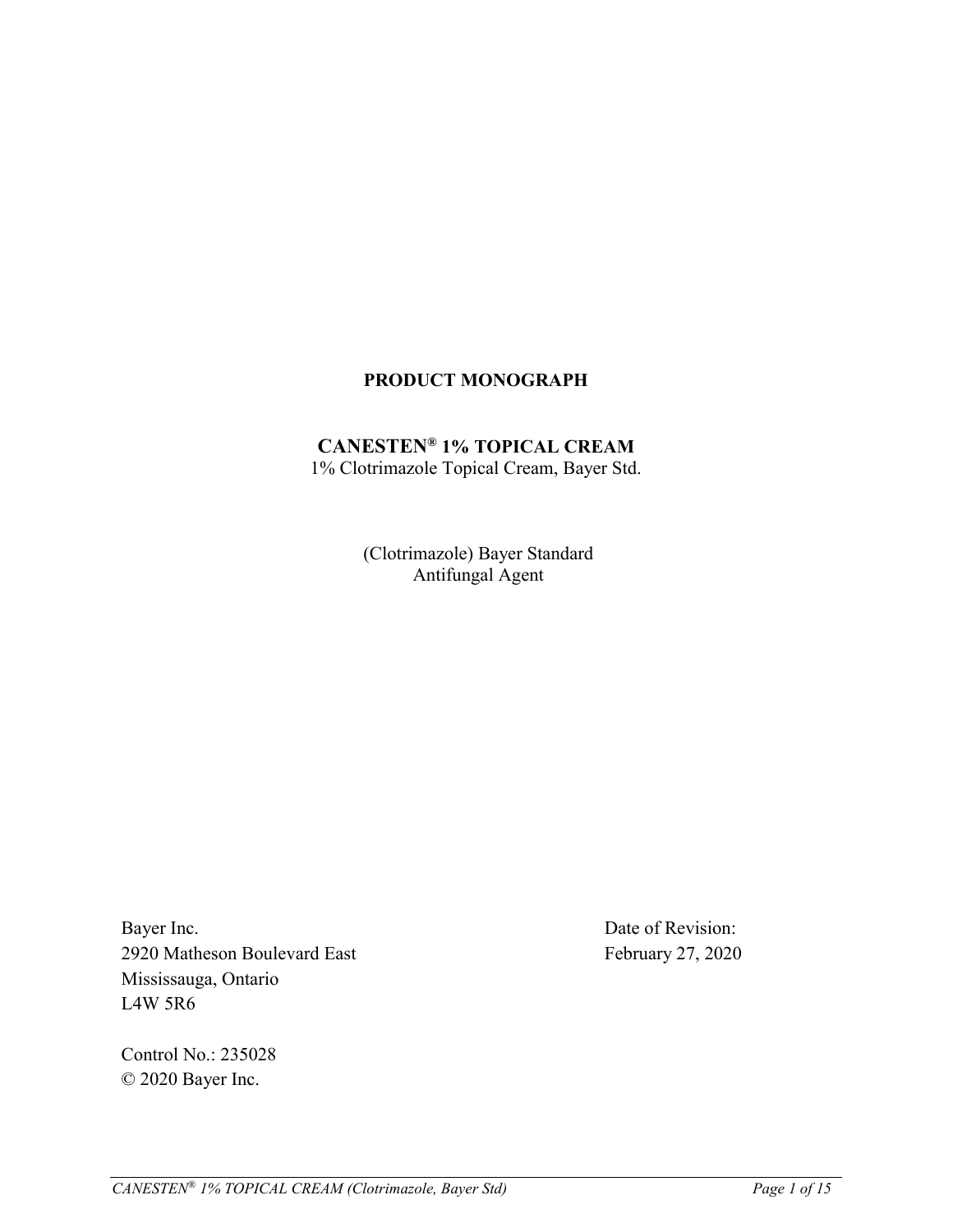# **Table of Contents**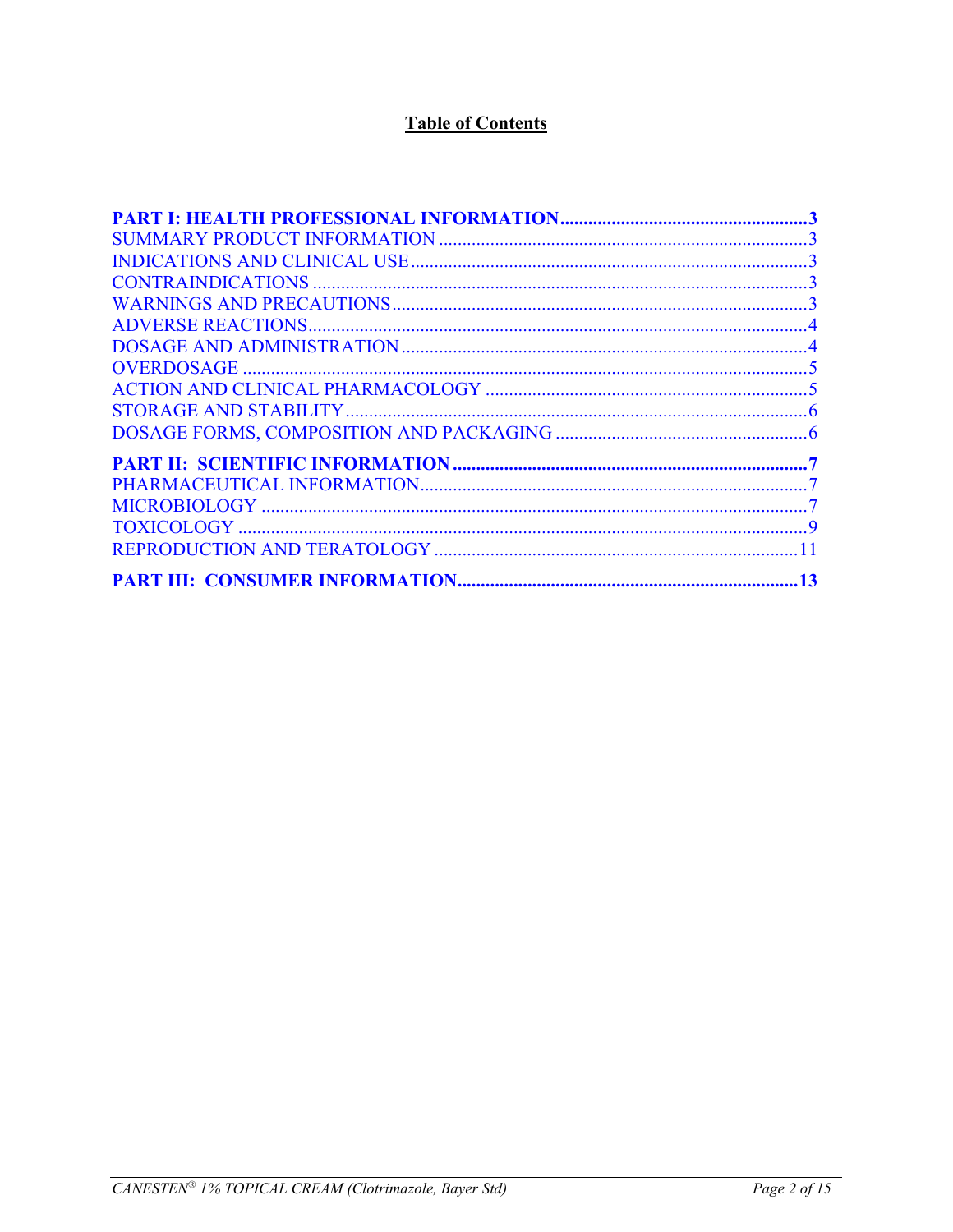# **CANESTEN® 1% TOPICAL CREAM** (clotrimazole)

# **PART I: HEALTH PROFESSIONAL INFORMATION**

## <span id="page-2-0"></span>**SUMMARY PRODUCT INFORMATION**

| Route of       | Dosage Form /   | <b>Clinically Relevant Nonmedicinal</b>                                        |
|----------------|-----------------|--------------------------------------------------------------------------------|
| Administration | <b>Strength</b> | <b>Ingredients</b>                                                             |
| Topical        | Cream $1\%$     | For a complete listing see Dosage Forms,<br>Composition and Packaging section. |

## **INDICATIONS AND CLINICAL USE**

**CANESTEN® 1% Topical Cream (clotrimazole)** is indicated for the topical treatment of the following dermal infections:

- Tinea pedis, tinea cruris, and tinea corporis due to Trichophyton rubrum, Trichophyton mentagrophytes, Epidermophyton floccosum;
- Candidiasis due to Candida albicans:
- Tinea versicolor due to Malassezia furfur;
- Diaper rash infected by Candida albicans.

## **CONTRAINDICATIONS**

 $CANESTEN^{\circledast}$  is contraindicated in patients who are hypersensitive to clotrimazole or to any non-medicinal ingredients in the formulation of CANESTEN® 1% Topical Cream. For a complete listing, see the Composition section of the product monograph.

## **WARNINGS AND PRECAUTIONS**

#### **General**

As with all topical agents, skin sensitization may result. Use of  $CANESTEN^{\circledast}$  1% Topical Cream should be discontinued should such reactions occur, and appropriate therapy instituted.

CANESTEN® 1% Topical Cream is not suitable for treating fungal infections of the nail or scalp.

Occlusive dressings should not be applied over CANESTEN® 1% Topical Cream unless directed by a physician. *It is noted that diapers would not be considered occlusive dressings because of frequent changes and airings, normal hygiene practices and the use of newer more breathable and absorbent diapers.*

CANESTEN® 1% Topical Cream is not for ophthalmic use.

**Effects on Fertility:** No human studies of the effects of clotrimazole on fertility have been performed; however, animal studies have not demonstrated any effects of the drug on fertility.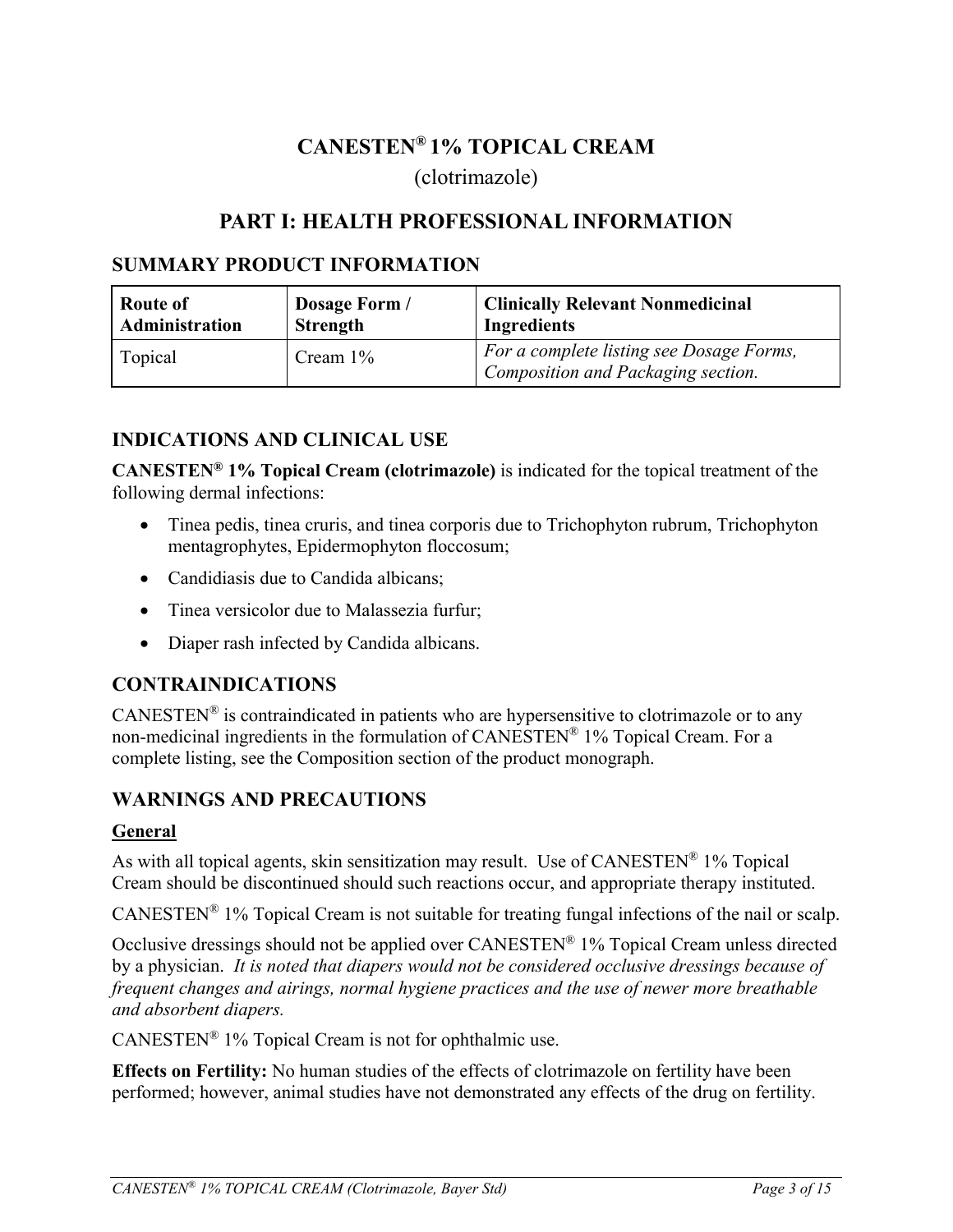### <span id="page-3-0"></span>**Special Populations**

**Pregnant Women:** There are limited amounts of data from the use of clotrimazole in pregnant women. Animal studies do not indicate direct or indirect harmful effects with respect to reproductive toxicity (see 'Reproduction and Teratology'). Although the topical application of clotrimazole has resulted in very low serum and tissue levels, the use of  $CANESTEN^{\otimes} 1\%$ Topical Cream by pregnant women is not recommended unless it is on the advice of a physician. CANESTEN<sup>®</sup> 1% Topical Cream should not be used in the first trimester or if you are trying to get pregnant unless the physician considers it essential to the welfare of the patient.

**Nursing Women:** Available pharmacodynamic/toxicological studies in animals have shown excretion of clotrimazole/metabolites in milk. Breastfeeding should be discontinued during treatment with clotrimazole. Although the topical application of clotrimazole has resulted in very low serum and tissue levels, the use of  $CANESTEN^{\hat{\otimes}}$  1% Topical Cream by lactating women is not recommended unless it is on the advice of a physician.

## **ADVERSE REACTIONS**

### **Adverse Drug Reaction Overview**

Experimental, therapeutic, and large scale clinical studies have shown CANESTEN® to be well tolerated after topical application.

Immune system disorders: allergic reaction (syncope, hypertension, dyspnea, urticaria)

Skin and subcutaneous tissue disorders: blisters, discomfort/pain, edema, erythema, irritation, peeling/exfoliation, pruritus, rash, stinging/burning

Out of a total of 184 patients treated with the 1% cream, irritation was reported in 12 and soreness in 1 patient; therapy was discontinued in 3 patients. In comparison, 1 case of increased inflammation and pruritus and 1 case of folliculitis was reported in the 54 patients treated with the vehicle control.

#### **Other Formulations**

Drying effect, maculopapular rash and increased sweating have been reported with use of clotrimazole topical solution in a clinical trial.

### **DOSAGE AND ADMINISTRATION**

#### **Dosing Considerations**

Clinical improvement with relief of pruritus, usually occurs within the first week of treatment. The symptoms of jock itch, ringworm and diaper rash usually resolve within 2-4 weeks. Athlete's foot may require at least four (4) weeks. In mycoses of the foot, treatment should be continued - even when it has led to rapid subjective improvement - for about 2 weeks after all symptoms have disappeared so that relapses may be prevented. If the signs and symptoms of the infection have not been resolved after four weeks of treatment with CANESTEN®, a physician should be consulted.

If a cure is not mycologically confirmed, treatment should, as a rule, be continued for 2 weeks after all clinical symptoms have disappeared. Candida infections are generally treated for only 2 weeks.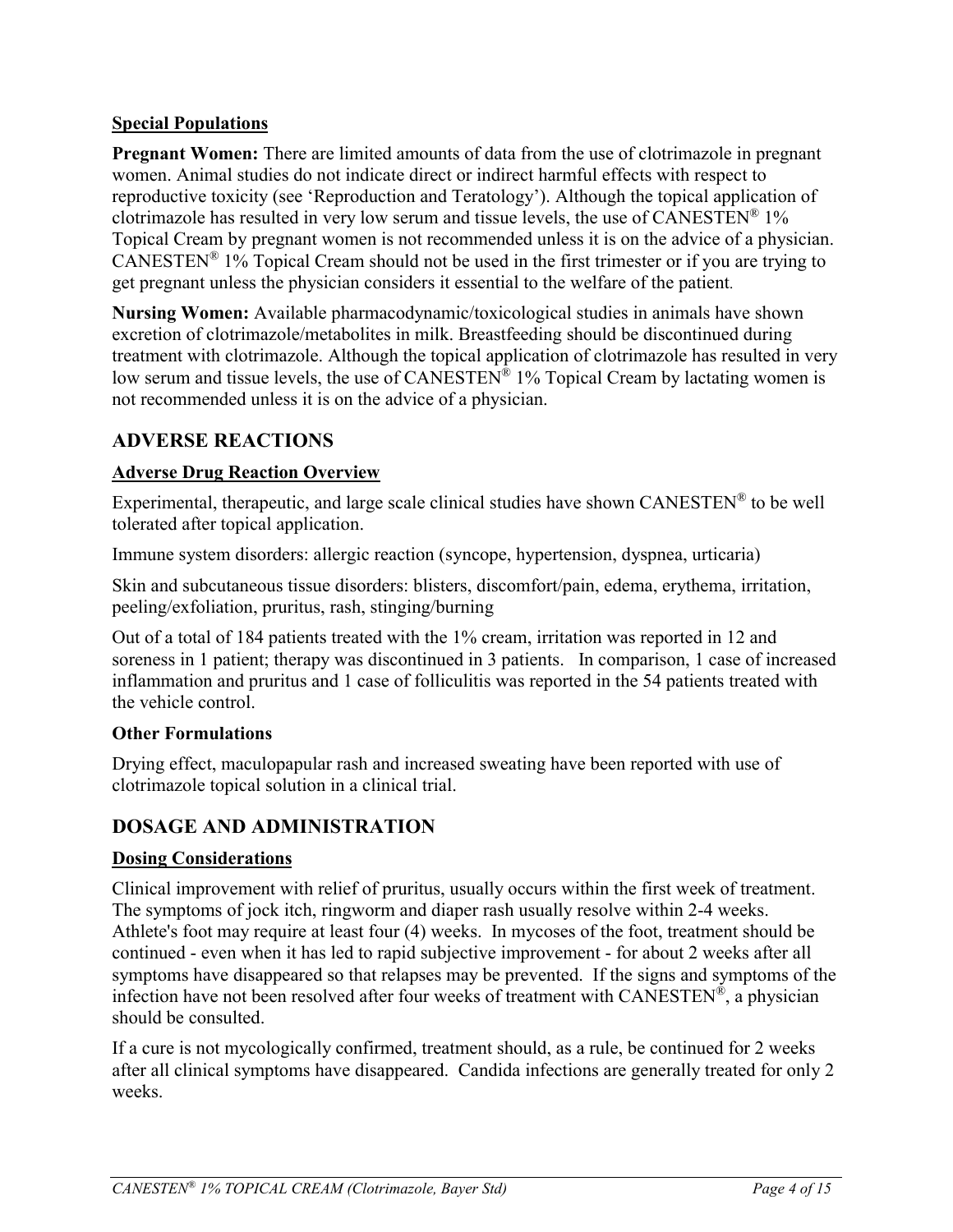<span id="page-4-0"></span>Added hygienic measures are of special importance in the management of the often refractory fungal diseases of the foot. After washing, the feet - particularly between the toes - should be dried thoroughly to avoid trapped moisture. Well-fitting, ventilated shoes and cotton or wool socks are recommended to ensure a successful treatment outcome and to help prevent a recurrence.

### **Recommended Dose and Dosage Adjustment**

## **Skin Infections**

CHILDREN (for the treatment of diaper rash): Thinly apply and gently massage sufficient CANESTEN® 1% Topical Cream onto the affected and surrounding skin areas twice daily at a diaper change (in the morning and evening). Do not use for more than 14 days. If symptoms worsen or there is no improvement after 2 weeks, consult a physician.

ADULTS (for the treatment of jock itch, athletes foot and ringworm): Thinly apply and gently massage sufficient CANESTEN® 1% Topical Cream into the affected and surrounding skin areas twice daily, in the morning and evening. For the treatment to be completely successful  $CANESTEN^{\circledR}$  1% Topical Cream should be applied regularly and in sufficient quantities.

# **OVERDOSAGE**

For management of a suspected drug overdose, contact your regional Poison Control Centre.

# **ACTION AND CLINICAL PHARMACOLOGY**

### **Mechanism of Action**

CANESTEN® acts primarily by damaging the permeability barrier in the cell membrane of fungi. CANESTEN® brings about inhibition of ergosterol biosynthesis, an essential constituent of fungal cell membranes. If ergosterol synthesis is completely or partially inhibited, the cell is no longer able to construct an intact cell membrane. This leads to death of the fungus.

Exposure of Candida albicans to clotrimazole causes leakage of intracellular phosphorus compounds into the ambient medium with a concomitant breakdown of cellular nucleic acids and potassium efflux. The onset of these events is rapid and extensive after exposure of the organism to the drug, and causes a time-dependent and concentration-dependent inhibition of fungal growth.

### **Pharmacokinetics**

Metabolism studies performed after oral or intravenous administration have shown that in most species studied, levels of Clotrimazole in tissue and serum are low. The majority of the drug is excreted as metabolites in the feces, with small amounts excreted in the urine. Human studies indicate slow excretion following oral administration of  $^{14}$ C-labelled Clotrimazole (greater than 6 days). After intraperitoneal and subcutaneous administration, very low levels have been observed in the urine. Sitka reported levels of about 1% of the quantity of Clotrimazole in the 24-hour urine in newborns and premature infants. The absorption and organ distribution of the drug is very poor when administered parenterally.

The pharmacokinetics of topically applied Clotrimazole in human subjects have been evaluated by Duhm et al. who reported on the penetration of radioactive Clotrimazole 1% cream and 1%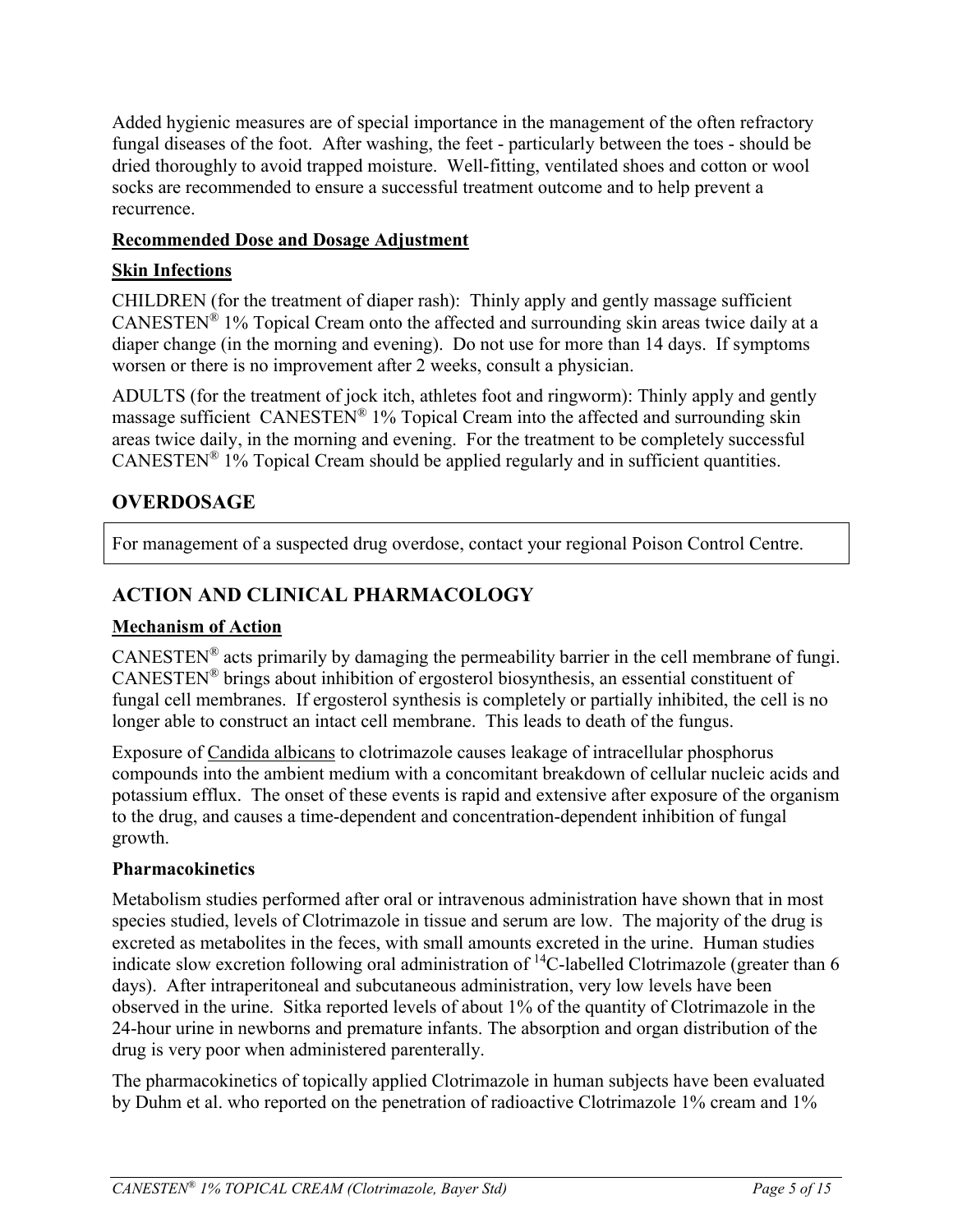<span id="page-5-0"></span>solution into intact and acutely inflamed skin. Six hours after application of the drug, the concentration of Clotrimazole found in skin layers varied from 100  $\mu$ g/cm<sup>3</sup> in the stratum corneum to 0.5 to 1.0  $\mu$ g/cm<sup>3</sup> in the stratum reticulare and <0.1  $\mu$ g/cm<sup>3</sup> in the subcutis. No measurable amount of radioactivity (0.001 μg/mL) was found in the serum within 48 hours after application of 0.5 mL of the solution or 0.8 g of the cream. Sitka et al. reported serum levels of about 3 μg/mL in newborns and prematures and about 2.7 μg/mL in school children. Due to delayed excretion, prematures and newborns still showed values of 0.4 to 1.2 μg/mL after 24 hours; this level dropped faster to the zero point after 12 hours in older children.

In animal experiments; Clotrimazole exerts an in vitro and in vivo, dose-dependent stimulating effect on certain microsomal enzyme systems which is approximately equal to that of phenobarbital in its inductive potential. However, this stimulating effect subsides rapidly when treatment is discontinued. The enzyme-inductive effect of Clotrimazole has been found to be intact in adrenalectomized animals.

Results of twenty-two mycologically controlled double-blind, one mycologically controlled single blind, and four mycologically controlled open studies show that 1% solution and cream (CANESTEN®) are effective in the treatment of tinea cruris, tinea corporis, tinea pedis, tinea versicolor and cutaneous candidiasis. For the cream, mycological cure rates were 80% for tinea cruris/tinea corporis, 67% for tinea pedis, 88% for tinea versicolor and 92% for cutaneous candidiasis as compared to 4.7%, 0%, 37.5% and 0%, respectively, for the vehicle control (total of 238 patients).

# **STORAGE AND STABILITY**

Store between 15 ºC -30ºC.

# **DOSAGE FORMS, COMPOSITION AND PACKAGING**

**CANESTEN**® **1% Topical Cream** is supplied in 15 g and 30 g tubes in cartons.

### **Composition**

CANESTEN® 1% Topical Cream contains 10 mg/g of clotrimazole in a vanishing cream base of benzyl alcohol, cetostearyl alcohol, cetyl esters wax, octyldodecanol, polysorbate 60, sorbitan monostearate and water.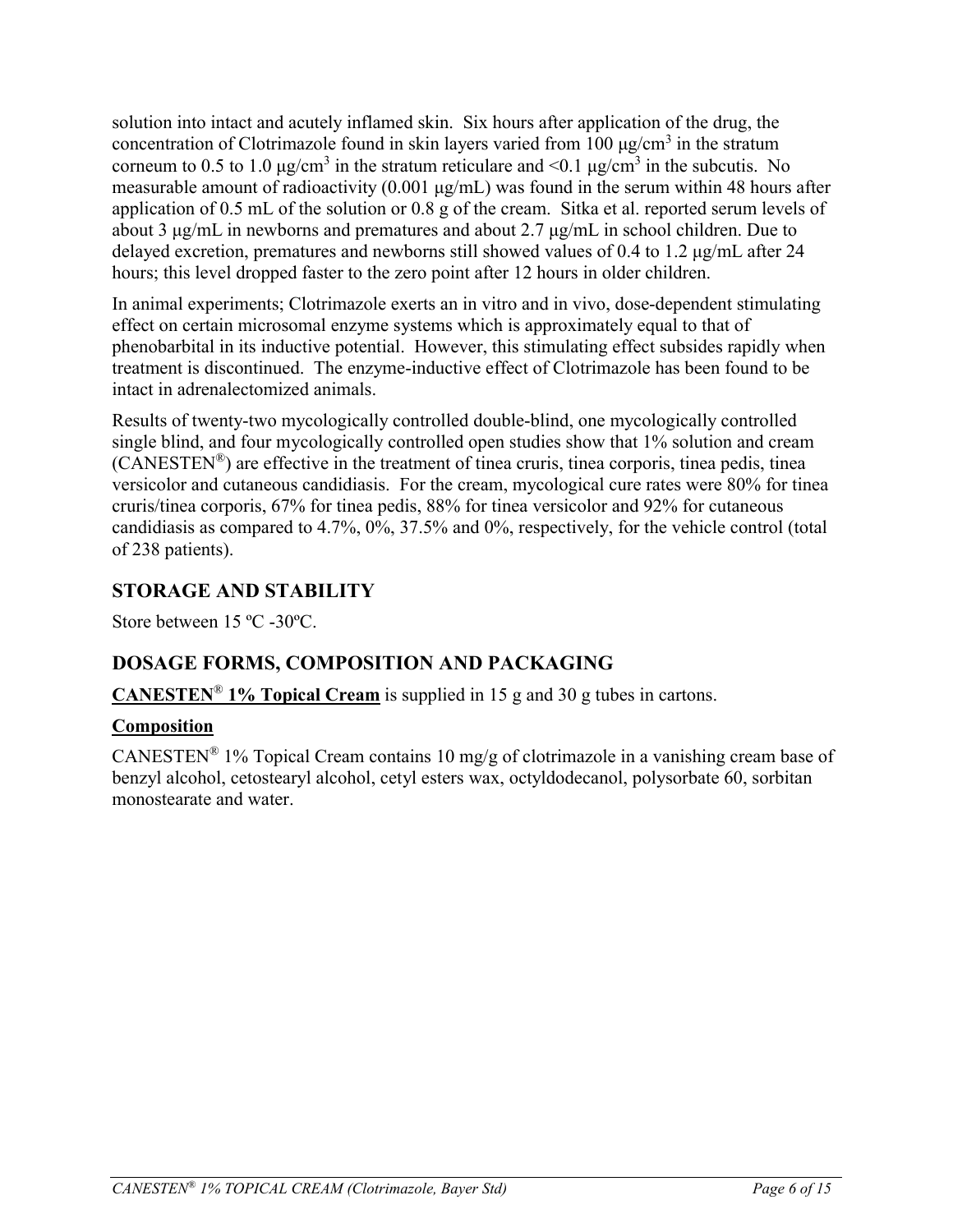# **PART II: SCIENTIFIC INFORMATION**

## <span id="page-6-0"></span>**PHARMACEUTICAL INFORMATION**

#### **Drug Substance**

| Proper name:   | clotrimazole                                                |
|----------------|-------------------------------------------------------------|
| Chemical name: | $1-(o-chloro-\alpha\alpha\text{-diphenylbenzyl})$ imidazole |

Molecular formula:  $C_{22}H_{17}CIN_2$ 

Molecular mass: 344.84

Structural formula:



Physicochemical properties:

Clotrimazole is a white to pale yellow, crystalline, weakly alkaline substance, M.P. 145ºC, soluble in acetone, chloroform and ethanol, and practically insoluble in water. It forms stable salts with both inorganic and organic acids. It is not photosensitive but slightly hygroscopic and may by hydrolyzed in acid media.

## **MICROBIOLOGY**

CANESTEN<sup>®</sup> is an antifungal agent with a broad spectrum of activity. In general, the in vitro activity of CANESTEN® corresponds to that of tolnaftate, griseofulvin, and pyrrolnitrin against dermatophytes (Trichophyton, Microsporum and Epidermophyton species) and to that of the polyenes, amphotericin B and nystatin, against budding fungi (Candida and Histoplasma species).

In vitro, CANESTEN<sup>®</sup> is fungistatic for most isolates of pathogenic fungi at concentrations of 0.02 to 10 μg/mL. The drug is fungicidal for many isolates of Trichophyton, Microsporum, Epidermophyton and Candida species at concentration of 0.1 to 2 μg/mL.

No one-step or multiple-step secondary resistance to CANESTEN® has developed during successive passages of C. albicans, C. krusei, C. pseudotropicalis, T. mentagrophytes, T. rubrum, Cryptococcus neoformans, Aspergillus niger, and A. nidulans. Only a few isolates have been designated as having primary resistance to CANESTEN<sup>®</sup>: a single isolate of C. guillermondii, six isolates of C. neoformans, three isolates of Paracoccidioides brasiliensis and two isolates of Blakeslea trispora.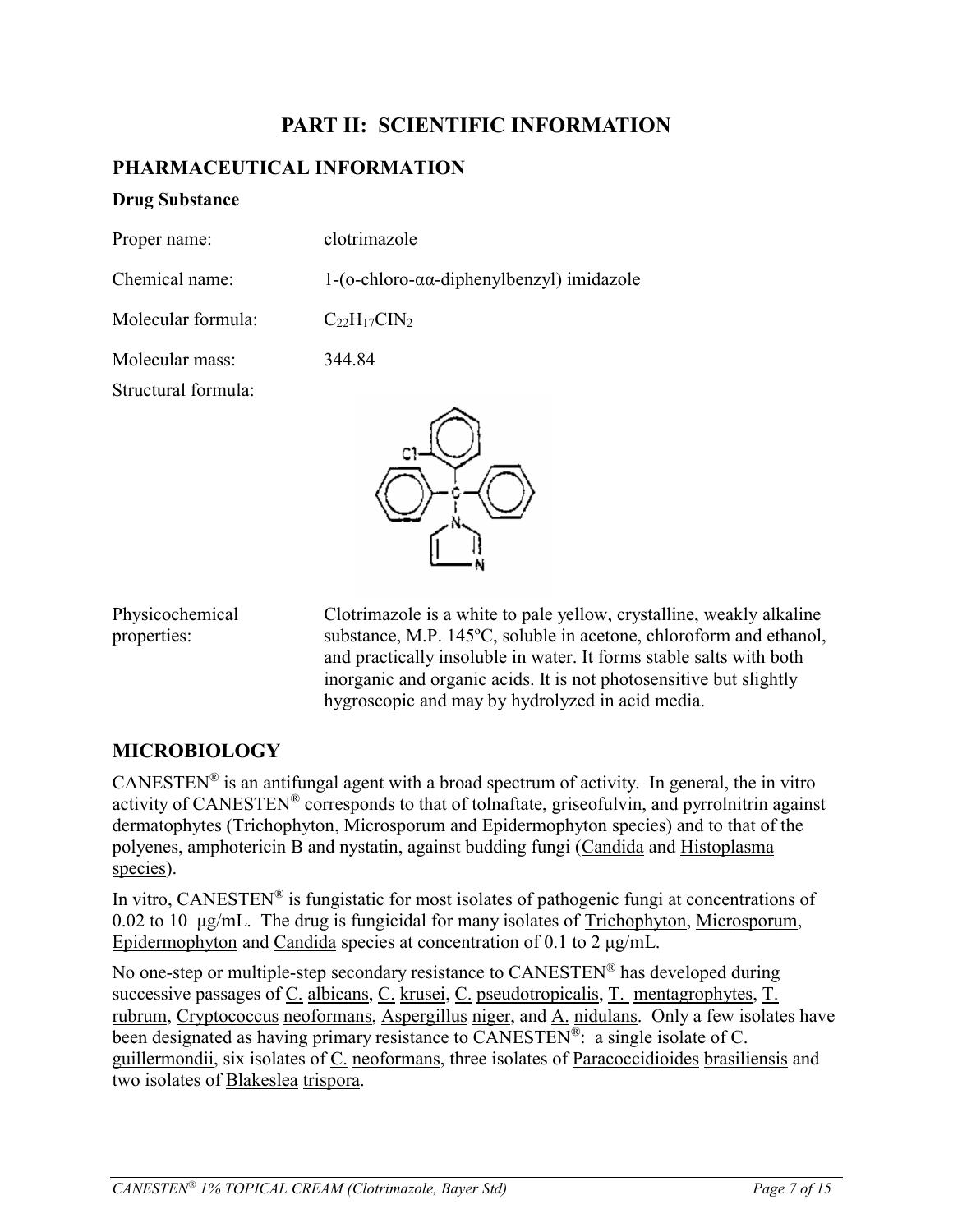Topical application of CANESTEN® has been effective in the treatment of skin infections experimentally induced in the guinea pig with  $T$ . mentagrophytes and  $T$ . quinckeanum.

Clinical studies conducted as double-blind trials with mycological control have shown that  $CANESTEN^{\circledast}$  is effective in the treatment of tinea cruris, tinea corporis, tinea pedis, tinea versicolor and cutaneous candidiasis. Mycological examinations have proven its efficacy against Trichophyton rubrum, T. mentagrophytes, Malassezia furfur and Candida albicans. Griseofulvin-resistant dermatophytes show no cross resistance to CANESTEN®. It may be assumed, therefore, that the site of action of this drug is different from that of other antimycotics. Consequently, there is no cross resistance between these agents.

## **Antifungal Activity in Vitro**

Minimum inhibitory concentrations (MICs) of Clotrimazole were determined in serial dilution in broth or agar and in agar diffusion tests using the punched hole procedure. Conventional culture substrates, incubation times, and incubation temperatures were used. At concentrations less than 2 μg/mL, Clotrimazole was fungicidal for many isolates of C. albicans, Trichophyton sp., Microsporum sp., and Epidermophyton sp., tested, and at concentrations less than 5 μg/mL, Clotrimazole was fungistatic for other isolates of these species. Addition of bovine serum to the culture media at a final concentration of 30% resulted in somewhat higher MICs of Clotrimazole.

The in vitro antifungal activity of Clotrimazole was comparable to that of pyrrolnitrin; either compound at 0.78 μg/mL was fungicidal for most strains of Trichophyton sp., Microsporum sp. and Epidermophyton sp., tested.

The type of action of Clotrimazole was determined in the Warburg apparatus by measuring the oxygen consumption of proliferating organisms exposed to varying concentrations of the drug. Additional studies were performed using a classical subculture technique with organism counts made after 16, 24 and 48 hours of exposure to the drug. These experiments showed that the primary action of Clotrimazole at concentrations up to 20 μg/mL is fungistatic and affects only proliferating organisms. At concentrations greater than 20 μg/mL, Clotrimazole was fungicidal for some organisms.

The determinations of MICs of Clotrimazole for budding fungi and for biphasic fungi in the yeast phase have been shown to be dependent on the size of the inoculum and the length of incubation time. MICs for several isolates of Candida albicans and Torulopsis glabrata were higher when the inoculum size or incubation time or both were increased.

The effects of inoculum size has been attributed to binding of clotrimazole to the surface of the fungal cells. This was established in a study of turntable cultures of C. albicans. After 24 hours, the amount of clotrimazole in a nutrient substrate was reduced from 1 μg/mL to 0.7 μg/mL by an inoculum of 1 to 5 x  $10^5$  cells/mL.

A larger inoculum,  $1 \times 10^8$  cells/mL, reduced the drug concentration from 1  $\mu$ g/mL to 0.3  $\mu$ g/mL. When the cultures were centrifuged and the cell sediment was washed with physiological saline solution, the wash solutions contained clotrimazole in concentrations of 0.2 μg/mL to 0.4 μg/mL.

The effect of incubation time on the determination of MIC values is thought to be related to the mechanism of action of clotrimazole. Initial studies indicated that clotrimazole acted as an antimetabolite upon the amino acid and protein metabolism of the fungi, causing a gradual inhibition of fungal growth.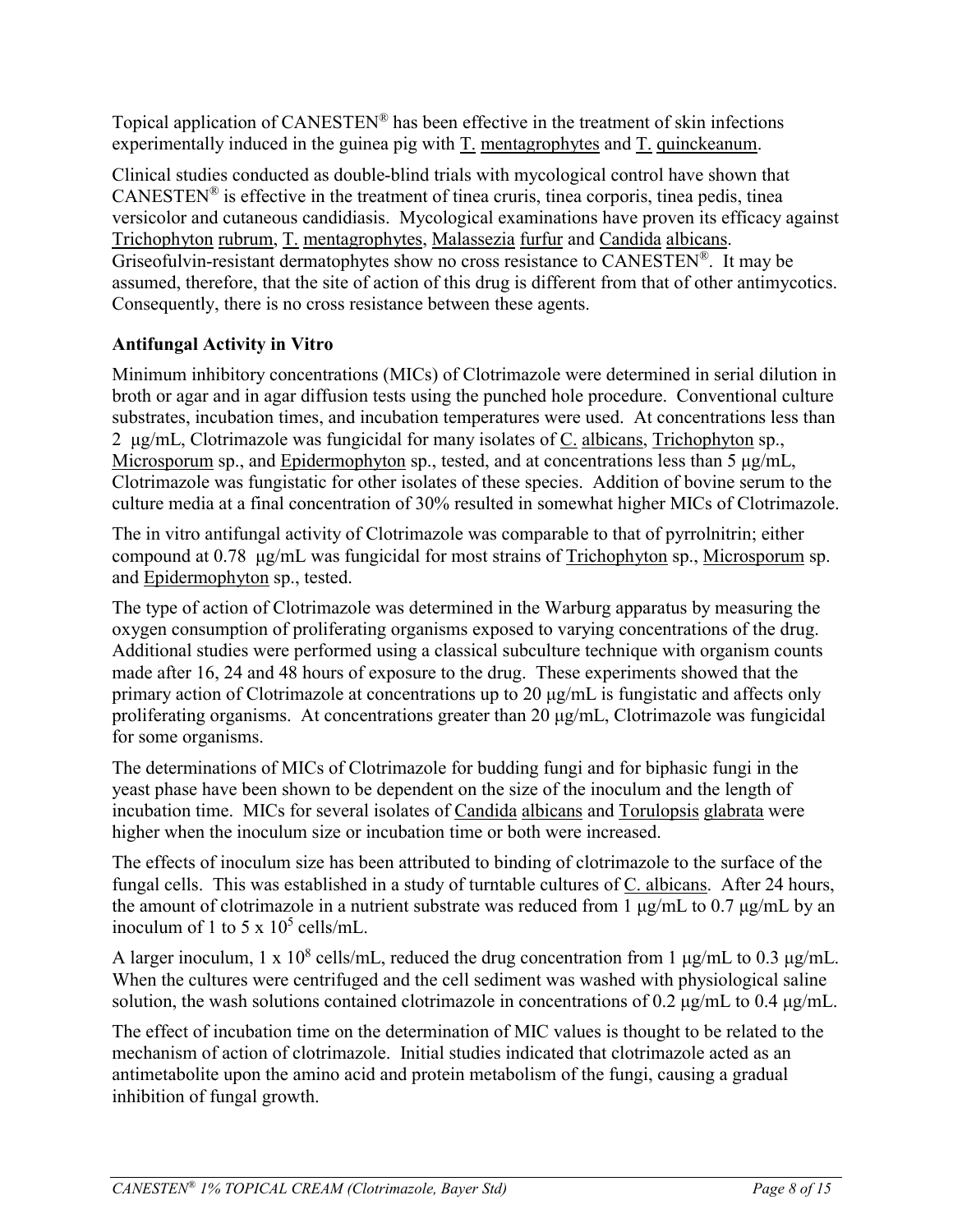<span id="page-8-0"></span>However, recent studies using C. albicans as the test organism have shown that the primary mode of action of Clotrimazole is damage to the permeability of the cell membrane. Exposure of C. albicans to Clotrimazole caused leakage of intracellular phosphorus compounds into the ambient medium with a concomitant breakdown of cellular nucleic acids. The onset of these events was rapid and extensive after exposure of C. albicans to the drug and caused a timedependent and concentration-dependent inhibition of fungal growth.

## **Resistance Development**

Only a few isolates have been designated as having primary resistance to Clotrimazole; a single isolate of Candida guillermondii, six isolates of Cryptococcus neoformans, three isolates of Paracoccidioides brasiliensis, and two isolates of Blakeslea trispora. The potential for development of secondary resistance to Clotrimazole was determined for several organisms by successive passages in a liquid medium, successive passages on a solid medium, or the Warburg proliferation test. Growth of dermatophytes and yeasts on Szybalski plates was also used as a method for determining the development of secondary resistance.

No change in sensitivity was detected for  $C$ . albicans in any of the tests for secondary resistance, and no change in sensitivity was detected for Trichophyton mentagrophytes, T. rubrum, C. krusei, C. pseudotropicalis, C. neoformans, Aspergillus niger, or A. nidulans after successive passages on liquid and solid media. Possible resistance development was noted in successive passages of Torulopsis glabrata and other Torulopsis species. Data obtained from Szybalski plate growth and from other tests indicated that dermatophytes and yeasts do not develop onestep or oligo-step secondary resistance.

# **TOXICOLOGY**

Non-clinical data reveal no specific hazard for humans based on conventional studies of safety pharmacology, repeated dose toxicity, genotoxicity, carcinogenic potential and toxicity to reproduction and development.

Carcinogenicity of clotrimazole was evaluated in a 78-week oral dosing study in rats and the results did not show any carcinogenic effect of clotrimazole.

Clotrimazole has been extensively studied in in vitro and in vivo mutagenicity assays, and no evidence of genotoxic potential was found. In an Ames test, an in vitro biological assay to detect the mutagenicity of chemical compounds, clotrimazole showed no evidence of mutagenic activity. Clotrimazole was found to be non-mutagenic in two additional in vitro studies, a gene mutation test in V79 cell lines and an Unscheduled DNA Synthesis (UDS) in primary rat hepatocytes. Studies evaluating the mutagenicity of clotrimazole in germ cells did not demonstrate mutagenic effects in a spermatogonia test in male hamsters, or in a dominant lethal test in male mice. Additionally, in mice, clotrimazole was not clastogenic in a micronucleus test.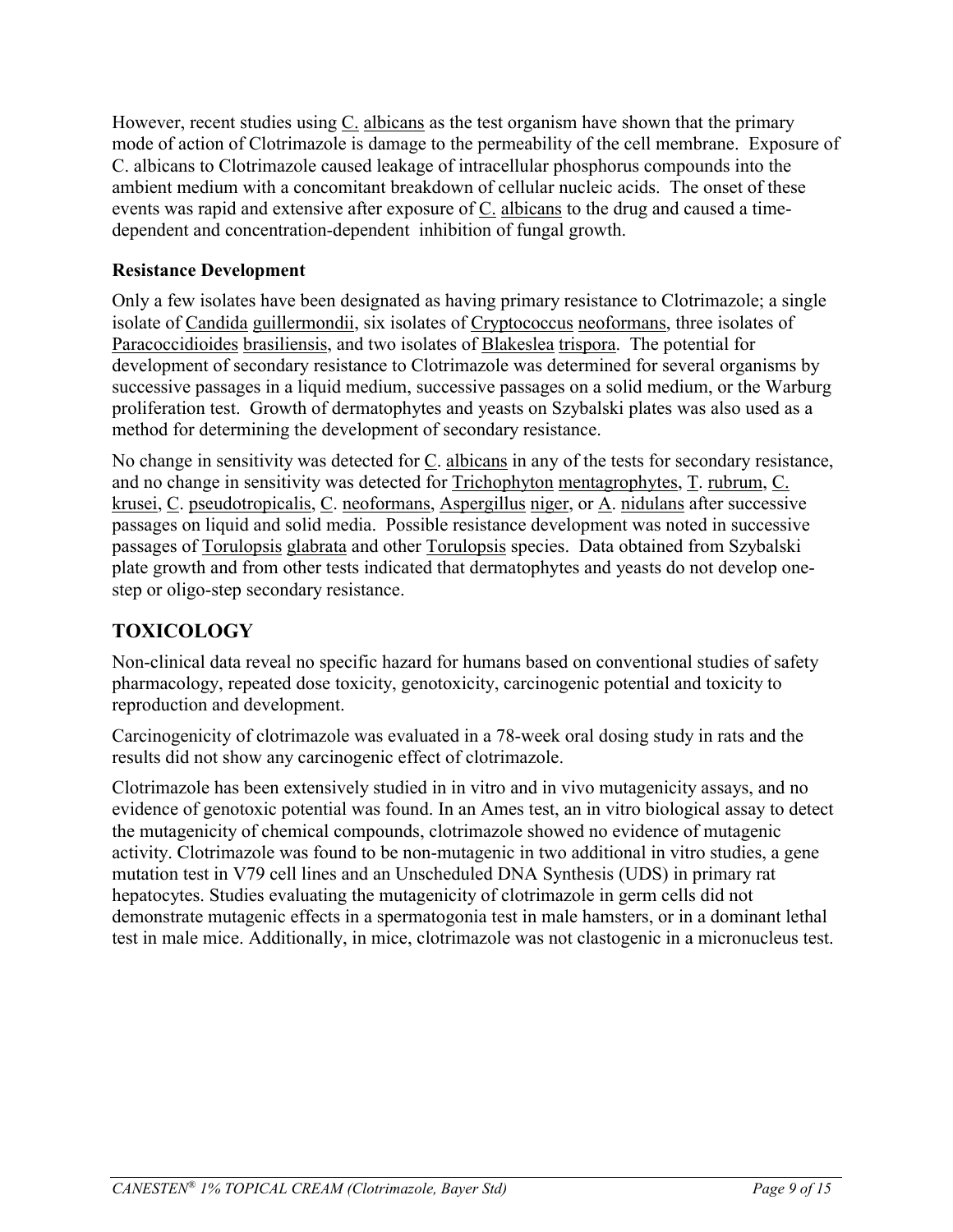# **Acute Toxicity (Oral)**

# **Animal**

| <b>Species</b> | $LD_{50}$ mg/kg                   |
|----------------|-----------------------------------|
| Mouse          | 761-923                           |
| Rat            | 708-718                           |
| Rabbit         | >1000                             |
| Cat            | $>1000$ ; vomiting from 100 mg/kg |
| Dog            | $>$ 2000; vomiting from 100 mg/kg |

### **Multidose Local Tolerance**

- Primary skin irritation (patch test): no detectable reddening on the intact rabbit skin at either 24 or 72 hours with Clotrimazole 1% solution or cream. Very slight erythema formation was observed after 24 hours in the scarified rabbit skin.
- Primary irritation on conjunctival mucosa: Clotrimazole solution or cream produced a transient conjunctival irritation in rabbits, consisting of low-grade reddening and a slight increase in secretion. No grossly detectable alterations were present in either the cornea or the iris of any of the treated animals. Both the cream and solution produced a transient, very slight reddening of the conjunctival mucosa. No alterations occurred on the cornea.
- Subacute (up to 13 weeks) dermal tolerance: the application of 1% Clotrimazole solution or 1% cream was systemically well tolerated; no edema was seen on the treated skin, although mild erythema was observed sporadically. The animals in all groups with abraded skin manifested a slight healing tendency.

## **Human**

In 679 of 721 patients with dermatomycosis under treatment for several months, 1% solution and CANESTEN® 1% Topical Cream were tolerated without difficulty. In 12 cases a low-grade irritation was observed during treatment which, however, necessitated neither the interruption of therapy nor the institution of any other therapeutic measures. In 17 cases poor tolerance was observed which resulted in interruption of the treatment. In 3 of these 17 patients an epicutaneous test with 1% solution was positive.

In 3 of 200 patients suffering mainly from allergy and eczemas, a positive epicutaneous test was obtained.

In 133 normal test subjects, 1% solution was examined in a continuous-exposure test lasting up from 14-25 days. No irritation was noted in any of these subjects.

In 453 cases under treatment which were evaluated with respect to photosensitivity and phototoxicity, no reactions were encountered.

Twenty normal subjects were tested in a controlled study for sensitivity to ultraviolet radiation. Areas of skin treated with Clotrimazole were irradiated for 30 seconds on the first day, and for one-half minute longer each time on every second day thereafter. One of the 20 subjects was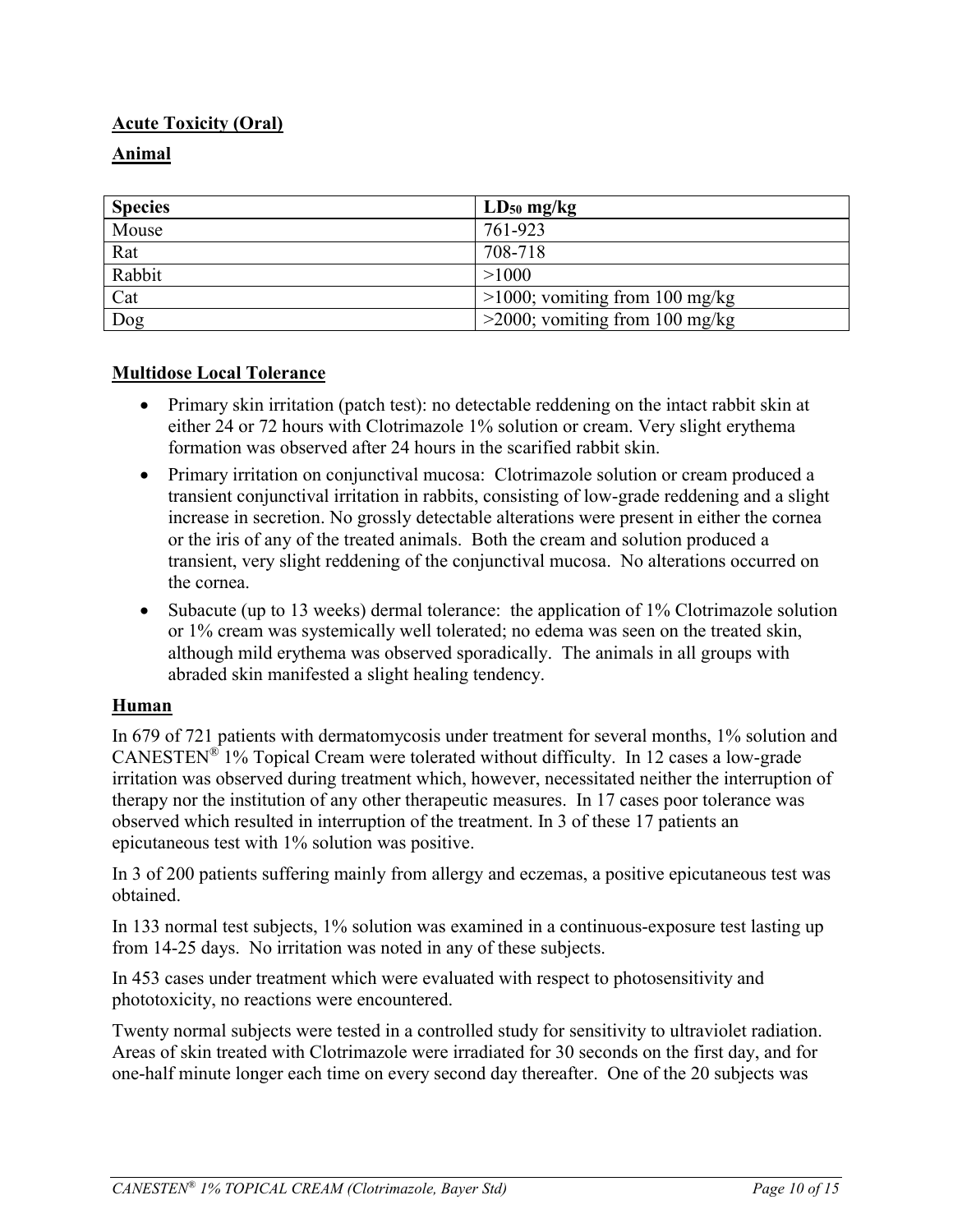<span id="page-10-0"></span>irradiated once only; 9 subjects three times, and 10 subjects four times. One subject developed papule formation after the first exposure to ultraviolet radiation.

Allergies and skin irritations after application of CANESTEN® 1% Topical Cream could not be determined even after extensive testing as reported by Sitka et al. Also, they note that side effects are less pronounced in children than in adults. This is attributed to the observation that there is no interference by clotrimazole with hepatic enzymes in children as is evidenced in adults.

# **REPRODUCTION AND TERATOLOGY**

At dosages up to 100 mg/kg (subcutaneous), Clotrimazole was well tolerated by pregnant mice, rats and rabbits, and it had no embryotoxic or teratogenic effect.

When given to pregnant rats at oral doses up to 100 mg/kg from day 6 through day 15 of gestation, the number of resorptions was higher and the fetal weights were lower than the controls, but the number of fetal malformations did not differ significantly from that of the control group.

Rats treated with Clotrimazole for 10 weeks at doses up to 50 mg/kg/day did not show any difference from the control group in the duration of estrus, fertility, duration of pregnancy, or in the number of implantations and resorptions. The dose of 50mg/kg/day impaired the development of the young, and dams receiving this dose level raised fewer offspring.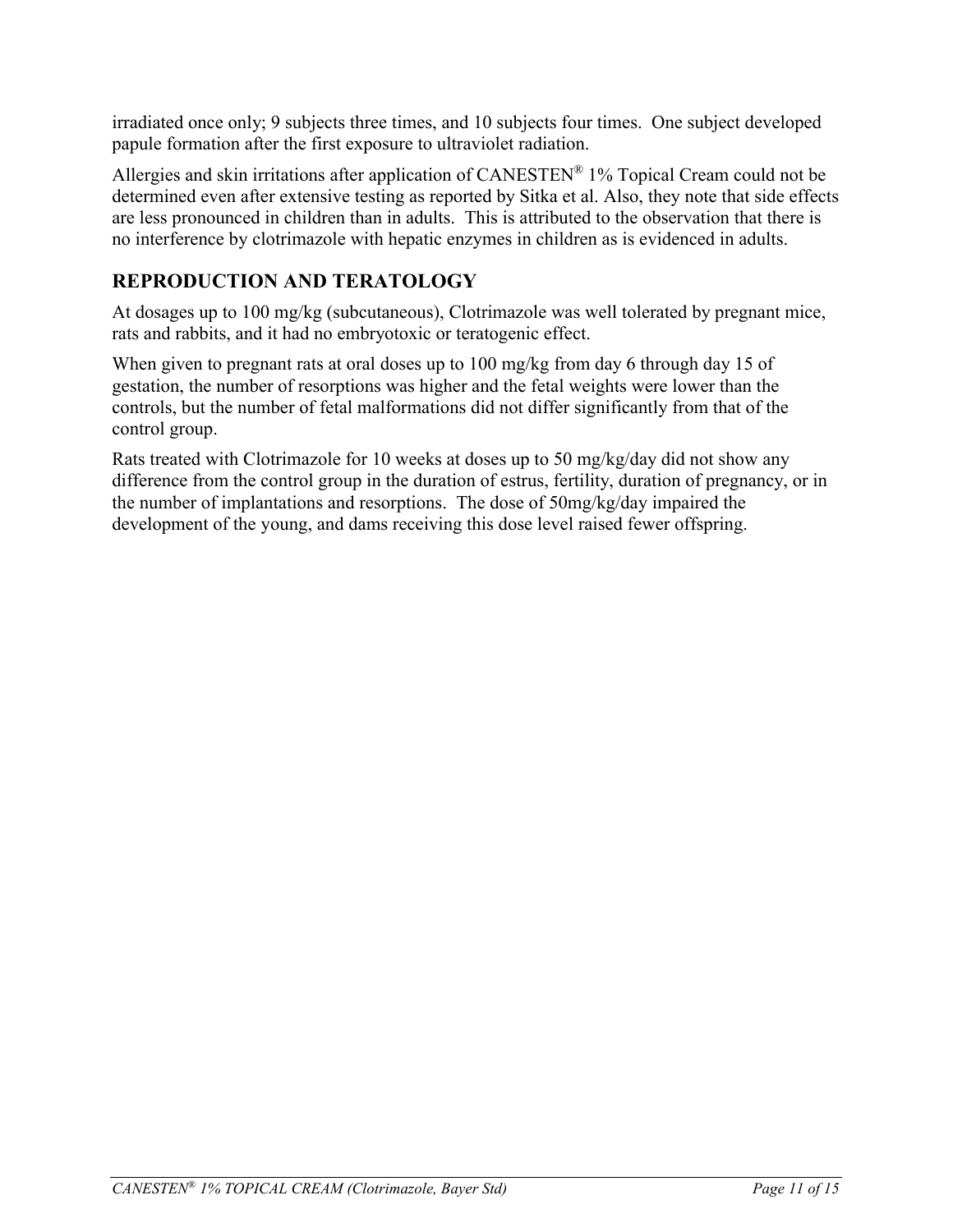#### **REFERENCES**

- 1. Duhm, B., Maul, W., and Medenwald, H., et al.: Pharmakokinetik nach topischer Anwendung von Bisphenyl-(2-chlorophenyl)-1-imidazolyl-methan-( <sup>14</sup>C) after topical application). Arzneimittel-Forschung 22:1276-1280 (1972). English version, Drugs Made in Germany 15:99-103 (1972).
- 2. Fredriksson, T.: Topical treatment with BAY b 5097. A new broad spectrum antimycotic agent. Brit. J. of Dermatology 866:628-630 (1972).
- 3. Freis, A.: The tolerance of Clotrimazole on Topical Application. Drugs made in Germany XV. 120-121 (1972).
- 4. Holt, R.: Studies on a broad-spectrum antimycotic agent FB b 5097. X. Int. Congress for Microbiology, Mexico City, August, 1970.
- 5. Iwata, K., Yamaguchi, H., Hiratani, T.: Mode of Action of Clotrimazole. Sabouraudia 11:158-166 (1973).
- 6. Iwata, K., Kanda, Y., Yamaguchi, H. et al.: Electron microscopic studies on the mechanism of action of clotrimazole. Sabouraudia 11:205-209 (1973).
- 7. Njoku JC et al. Antifungal Therapy in Pregnancy and Breastfeeding. Curr Fungal Infect Rep 2010; 4: 62-69.
- 8. Plempel, M., Bartmenn, K., Buchel, K.H., and Regel, E.: BAY b 5097, a New Orally Applicable Antifungal Substance with Broad-spectrum Activity. Antimicrobial Agents and Chemotherap. 271-274 (1969).
- 9. Sitka U., Weingärtner L.: Clotrimazole in the treatment of candida infections in hospital wards for premature and newborns children. Med Klin 71:635-9 (1976).
- 10. Waitz A., Weinstein M.: Chemotherapeutic Evaluation of Clotrimazole [BAY b 5097, 1- (ο-Chloro-α-α-Diphenylbenzyl) Imidazole]. Appl. Microbiol. 22(5): 891-8 (1971).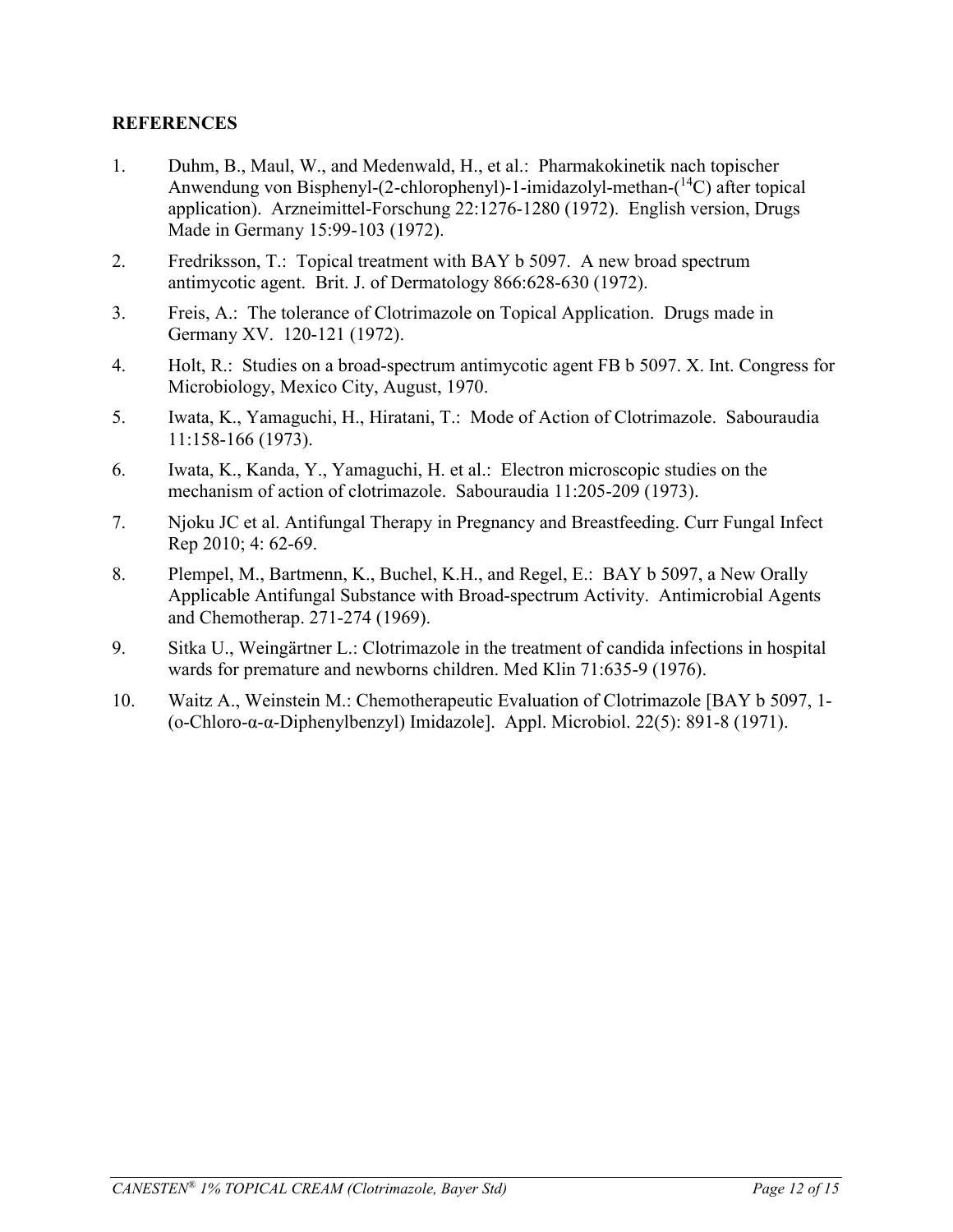#### <span id="page-12-0"></span>**PART III: CONSUMER INFORMATION**

#### **Canesten® 1% Topical Cream 1% Clotrimazole Topical Cream**

**This leaflet is part III of a three-part "Product Monograph" published when CANESTEN® 1% Topical Cream was approved for sale in Canada and is designed specifically for Consumers. This leaflet is a summary and will not tell you everything about CANESTEN® 1% Topical Cream. Contact your doctor or pharmacist if you have any questions about the drug.** 

#### **ABOUT THIS MEDICATION**

#### **What the medication is used for:**

CANESTEN® 1% Topical Cream is used for the treatment of athlete's foot, jock itch, ringworm, infected diaper rash and infections of the skin and mucous membranes.

 $CANESTEN^{\otimes}$  can cure most fungal or yeast infections. Even though the symptoms of your infection may be relieved in only a few days, you should use CANESTEN for the full treatment period.

#### What is *"athlete's foot"?*

"Athlete's foot" is an infection of the foot caused by a fungus. It usually starts between the 3rd, 4th and 5th toes and later can spread to the skin under the toes. There may be itching and burning of the infected areas, and liquid may ooze out. If the toes are spread apart, the skin is usually found to be white, swollen and torn. If the infection spreads beyond the spaces between the toes to the area under the toes and the bottom of the foot, blisters and broken skin are the most common symptoms.

#### What is *"jock itch"?*

"Jock itch" is an infection in the groin area caused by a fungus. It occurs more commonly in males. The first signs of the infection are scaling of the skin, irritation and itching in the groin area. The scaling or rash may affect the upper thighs and sometimes the scrotum. Red, raised lesions may also be found on the scrotum and may extend to the anus.

#### What is *"ringworm"?*

"Ringworm" is a fungal infection of the skin, which may or may not be accompanied by symptoms. If symptoms are present, they usually involve scaling of the skin, crusting and the formation of pink to red lesions with clear centres. The lesions may appear circular with a clear area in the middle. The infection may occur anywhere on the body.

#### What is "*diaper rash*"?

Diaper rash is an inflammation of the skin and is a direct result of wearing diapers. Almost all babies suffer from diaper rash at one time or another. Diaper rash is caused by physical chaffing and chemical attack of the skin by urine and feces left too long in the diaper. Diaper rashes can be infected by yeast, particularly if they persist for more than 3 days. A diaper rash infected by yeast may be recognized by the appearance of bright red skin with scaly edges and contain pinhead sized whitehead usually seen around the main rash and along the inner thighs, which has been diagnosed by a doctor. The skin is sensitive and painful to touch, particularly during urination or a bowel movement.

#### What is "*tinea versicolor*"?

Tinea versicolor is a common fungal infection in young adults. The most noticeable symptom is patches of skin which are different in colour from the rest of the skin. These patches can be white, brown, or have no pigment. They are usually found on the chest, neck, abdomen, back and occasionally on the face. The skin in the affected areas may have scales, but these are not obvious unless the area is scratched. The condition is often noticed in the summer, because the white areas do not tan, but appear as white "sun-spots" of different sizes. Itching is uncommon and occurs only when the person is hot and sweating.

#### What is "*candidiasis*"?

Candidiasis is a yeast infection of the skin and mucous membranes. It often appears in the armpits, creases of the neck, the groin, between the toes or buttocks, and beneath large breasts. The usual symptoms are burning, itching, cracks and scaling of the skin with small, red lesions.

#### How can I help prevent "*athlete's foot*"?

Bathe your feet regularly with soap and water. Towel-dry your feet, paying special attention to the area between the toes. Let your feet air-dry for 5 to 10 minutes. Wear absorbent socks made of 100% cotton or wool and well-fitting shoes that allow air circulation. Change your socks and shoes frequently. Avoid walking in bare feet at health clubs, public pools and other wet areas.

#### How can I help prevent "*diaper rash*"?

Proper diaper hygiene is the most effective way to prevent diaper rash. Ensure that the baby's diapers are frequently changed and properly and thoroughly cleaned. The diaper area should be cleansed often, using lukewarm water and gently patted dry or air dried before another diaper is put on. Do not use detergents or other laundry products that are not recommended for infant use. Avoid using soaps or commercial wipes that contain irritants if there is a rash present.

#### **What it does:**

To cure a fungal or yeast infection, it is necessary to kill the overgrowth of organisms that have caused the infection.

#### **When it should not be used:**

Do not use CANESTEN<sup>®</sup> 1% Topical Cream:

- if you are allergic to any ingredients in this drug
- on children under 2 years of age, unless recommended by a doctor
- for scalp or nail infections

#### **What the medicinal ingredient is:**

Clotrimazole 1% w/w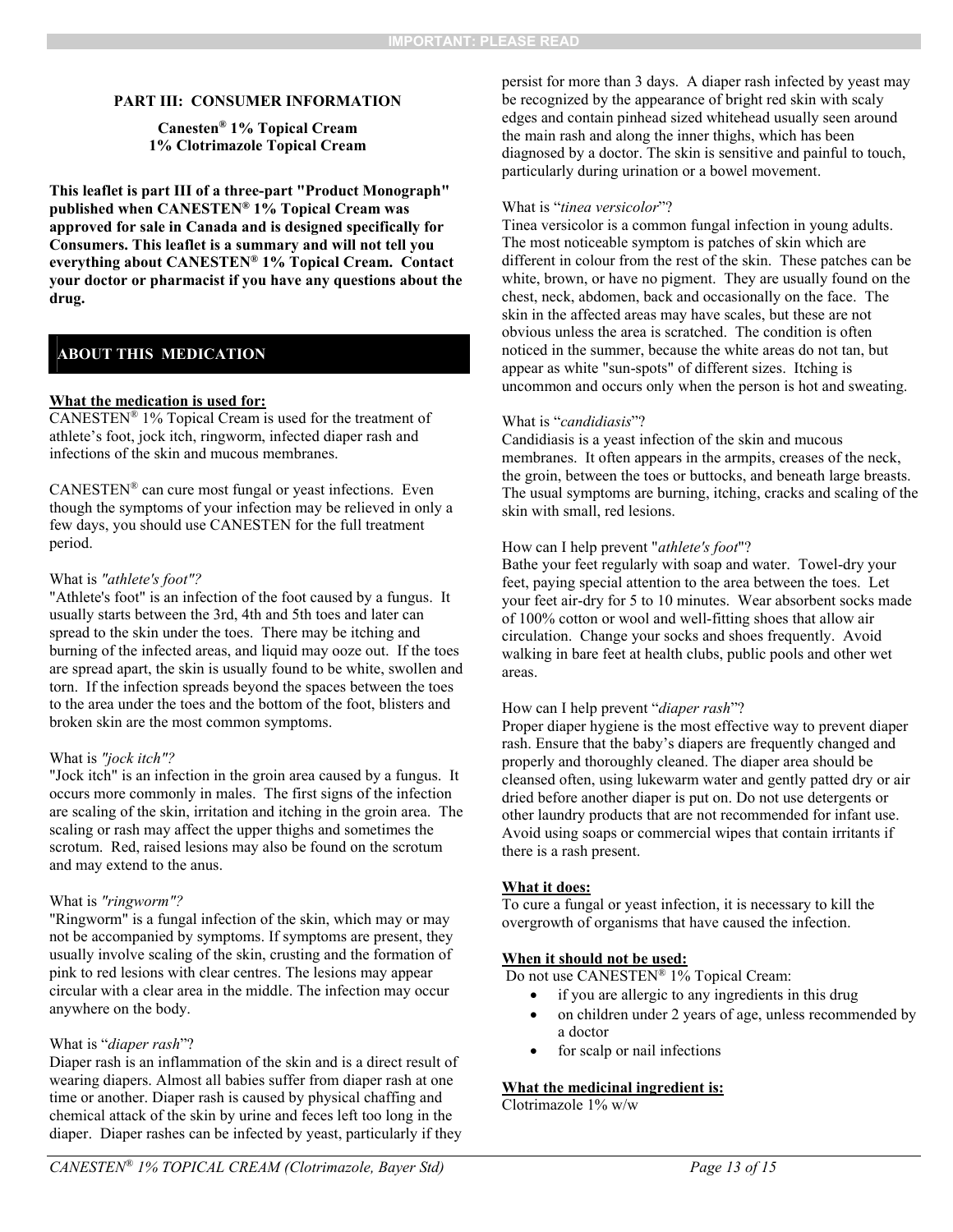#### **What the important nonmedicinal ingredients are:**

benzyl alcohol, cetostearyl alcohol, cetyl esters wax, octyldodecanol, polysorbate 60, sorbitan monostearate, water.

#### **What dosage forms it comes in:**

Topical Cream: 1%

#### **WARNINGS AND PRECAUTIONS**

#### **BEFORE you use CANESTEN® 1% Topical Cream talk to your doctor or pharmacist if:**

you are pregnant, trying to get pregnant, or breastfeeding

CANESTEN® 1% Topical Cream is for topical use only.

For the treatment of diaper rash (yeast infected), use only if your child has a yeast-infected diaper rash diagnosed by a physician. If there is no improvement in the rash after 14 days of treatment with CANESTEN®, consult your physician.

For adult treatment, consult your doctor if signs and symptoms of the infection have not resolved after 4 weeks.

Occlusive dressings should not be applied on top of CANESTEN® unless directed by a physician. It is noted that diapers would not be considered occlusive dressings because of frequent changes and airings, normal hygiene practices and the use of newer more breathable and absorbent diapers.

Avoid contact with eyes; if this happens, rinse thoroughly with water.

If CANESTEN® is accidentally swallowed; contact your local emergency room or Poison Control Centre immediately.

If you have any questions about CANESTEN® or topical fungal infections, contact your physician or pharmacist.

#### **INTERACTIONS WITH THIS MEDICATION**

CANESTEN® may reduce the effectiveness of some birth control methods, such as condoms, diaphragms or vaginal spermicides. This effect is temporary and occurs only during treatment.

#### **PROPER USE OF THIS MEDICATION**

CHILDREN (for the treatment of diaper rash secondarily infected with Candida albicans and diagnosed by a doctor): Thinly apply and gently massage sufficient CANESTEN® 1% Topical Cream into the affected and surrounding skin areas twice daily at diaper change (in the morning and evening).

ADULTS (for the treatment of jock itch, athlete's foot and ringworm): Thinly apply and gently massage sufficient CANESTEN® 1% Topical Cream into the affected and surrounding skin areas twice daily, in the morning and evening. Do not cover the medication with a bandage unless advised to do so by your physician.

For the treatment to be completely successful, CANESTEN<sup>®</sup> 1% Topical Cream should be applied regularly and in sufficient quantities. If you miss a dose, do not apply twice as much medication at the next dosing. "Athlete's foot" should be treated for 4 weeks, while "jock itch", "ringworm", "tinea versicolor", "candidiasis", and "infected diaper rash" usually require 2 weeks of treatment.

#### **Overdose:**

In case of drug overdose, call a poison control centre or get medical help right away even if there are no symptoms.

#### **SIDE EFFECTS AND WHAT TO DO ABOUT THEM**

If you experience a rash or irritation while using  $CANESTEN^{\circledR}$ , discontinue use and contact your physician.

Side effects which can occur include: stinging, burning, rash, itching, irritation, peeling skin, redness, swelling (edema) and allergic reaction with symptoms such as fainting, low blood pressure or hives.

*This is not a complete list of side effects. For any unexpected effects while taking CANESTEN® 1% Topical Cream, contact your doctor or pharmacist.*

#### **HOW TO STORE IT**

Keep CANESTEN® and all other medications out of the reach of children.

Store at room temperature between 15ºC and 30ºC

#### **REPORTING SIDE EFFECTS**

You can report any suspected side effects associated with the use of health products to Health Canada by:

- Visiting the Web page on Adverse Reaction Reporting (http://www.hc-sc.gc.ca/dhpmps/medeff/reportdeclaration/ index-eng.php) for information on how to report online, by mail or by fax; or
- Calling toll-free at 1-866-234-2345.

*NOTE: Contact your health professional if you need information about how to manage your side effects. The Canada Vigilance Program does not provide medical advice.*

#### **MORE INFORMATION**

This document plus the full product monograph, prepared for health professionals can be found at: www.bayer.ca

This leaflet was prepared by Bayer Inc. Mississauga ON L4W 5R6

Last revised: February 27, 2020